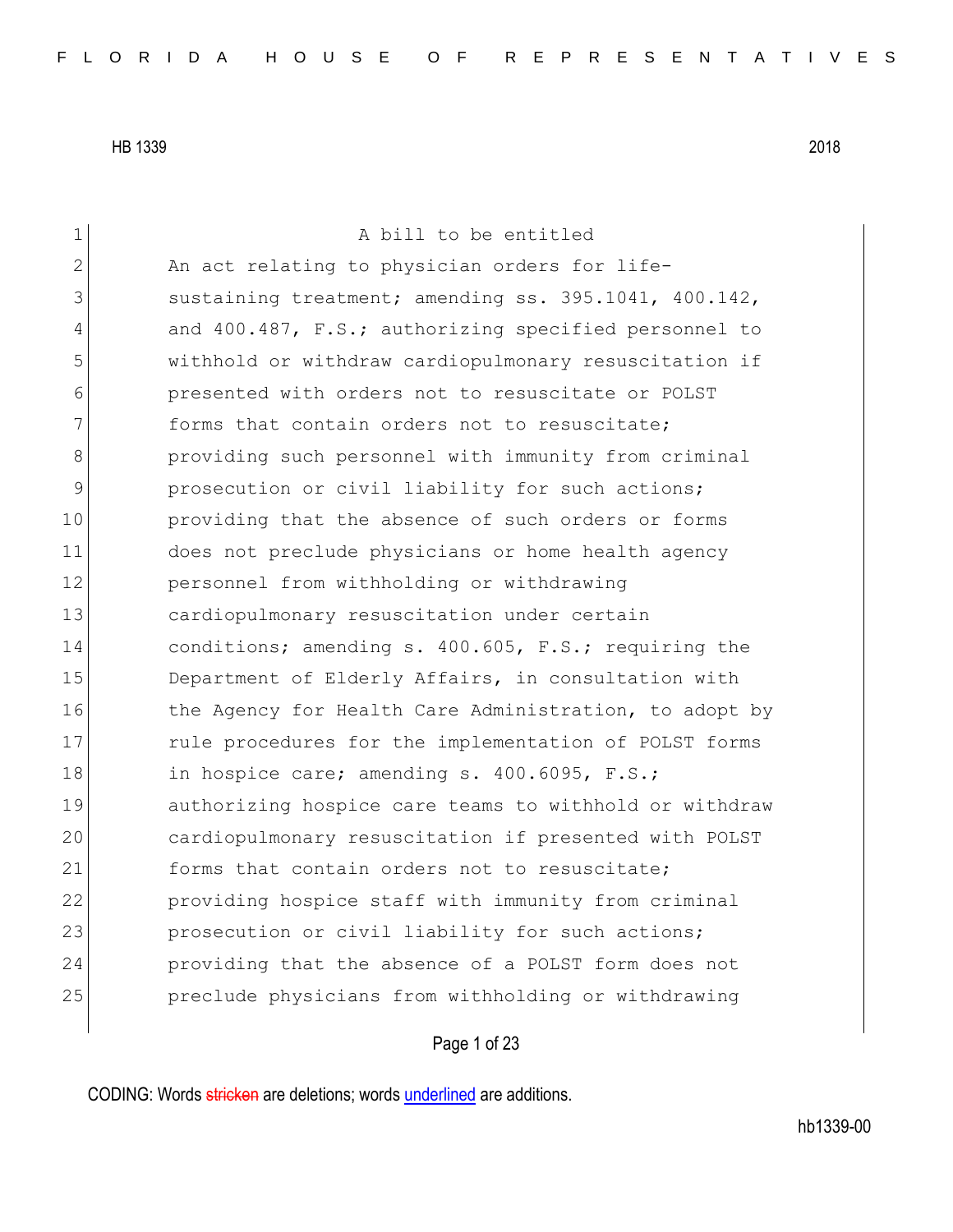26 cardiopulmonary resuscitation; amending s. 401.35, 27 F.S.; requiring the Department of Health to establish 28 circumstances and procedures for honoring POLST forms; 29 amending s. 401.45, F.S.; authorizing emergency 30 medical personnel to withhold or withdraw 31 cardiopulmonary resuscitation or other medical 32 interventions if presented with POLST forms that 33 contain orders not to resuscitate; creating s. 34 401.451, F.S.; establishing the Physician Order for 35 Life-Sustaining Treatment (POLST) Program within the 36 Department of Health; providing requirements for POLST 37 **forms;** providing duties of the department; providing a 38 **1988** restriction on the use of POLST forms; providing for 39 the revocation of POLST forms under certain 40 circumstances; specifying which document takes 41 precedence when directives in POLST forms conflict 42 with other advance directives; providing limited 43 immunity for legal representatives and specified 44 health care providers relying in good faith on POLST 45 forms; specifying additional requirements for POLST 46 forms executed on behalf of minor patients under 47 certain circumstances; requiring the review of POLST 48 forms upon the transfer of a patient; prohibiting 49 POLST forms from being required as a condition for 50 treatment or admission to health care facilities;

Page 2 of 23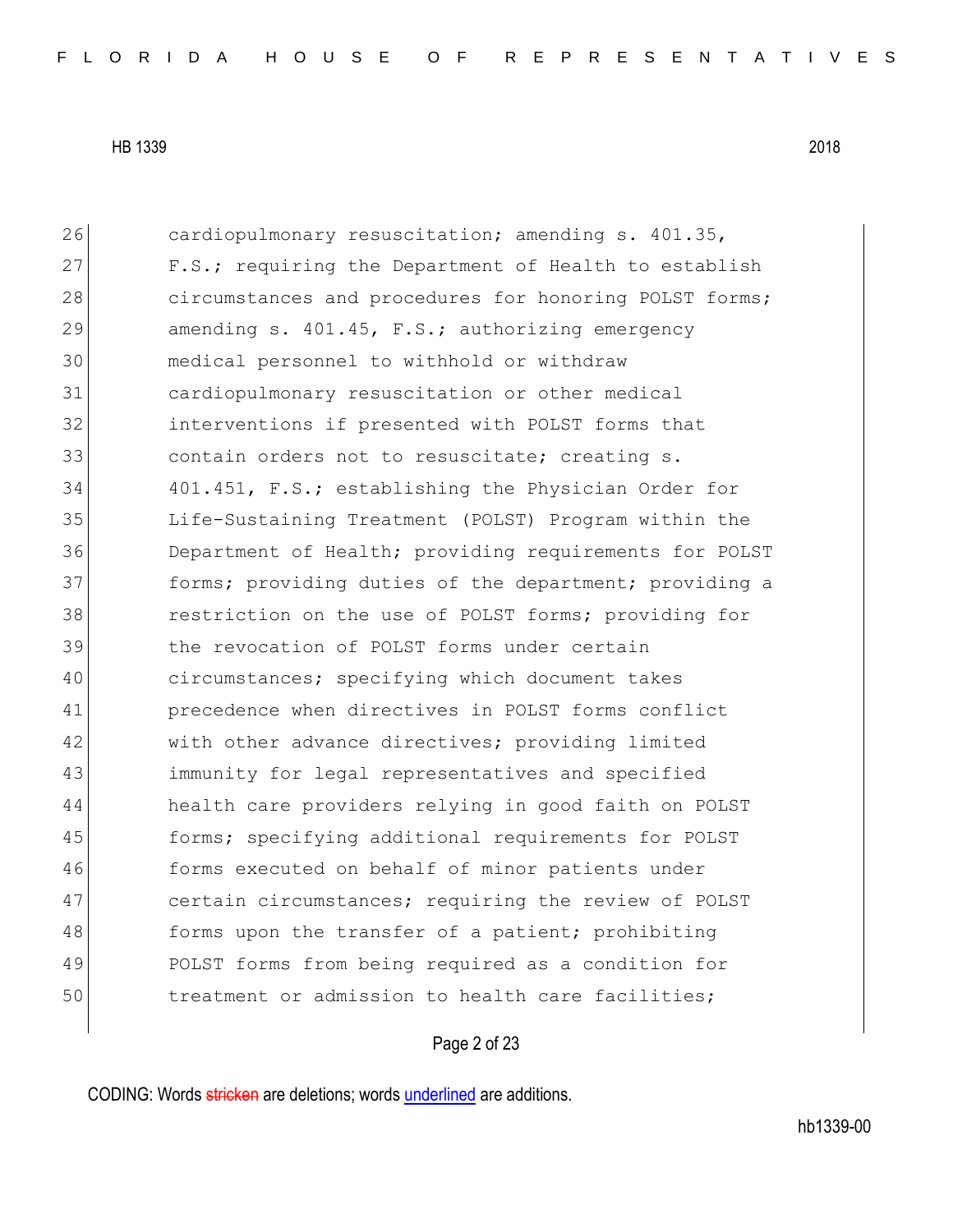51 providing that the presence or absence of POLST forms 52 does not affect, impair, or modify certain insurance 53 **contracts;** declaring POLST forms invalid if they are 54 executed in exchange for payment or other 55 **remuneration;** providing construction; amending s. 56 429.255, F.S.; authorizing assisted living facility 57 personnel to withhold or withdraw cardiopulmonary 58 resuscitation or the use of an automated external 59 defibrillator if presented with POLST forms that 60 contain orders not to resuscitate; providing facility 61 staff and facilities with immunity from criminal 62 prosecution or civil liability for such actions; 63 providing that the absence of a POLST form does not 64 preclude physicians from withholding or withdrawing 65 cardiopulmonary resuscitation or the use of an 66 automated external defibrillator; amending s. 429.73, 67 F.S.; requiring the Department of Elderly Affairs to 68 adopt rules for the implementation of POLST forms in 69 adult family-care homes; authorizing providers of such 70 homes to withhold or withdraw cardiopulmonary 71 resuscitation if presented with POLST forms that 72 contain orders not to resuscitate; providing such 73 providers with immunity from criminal prosecution or 74 civil liability for such actions; amending s. 456.072, 75 F.S.; authorizing licensees to withhold or withdraw

Page 3 of 23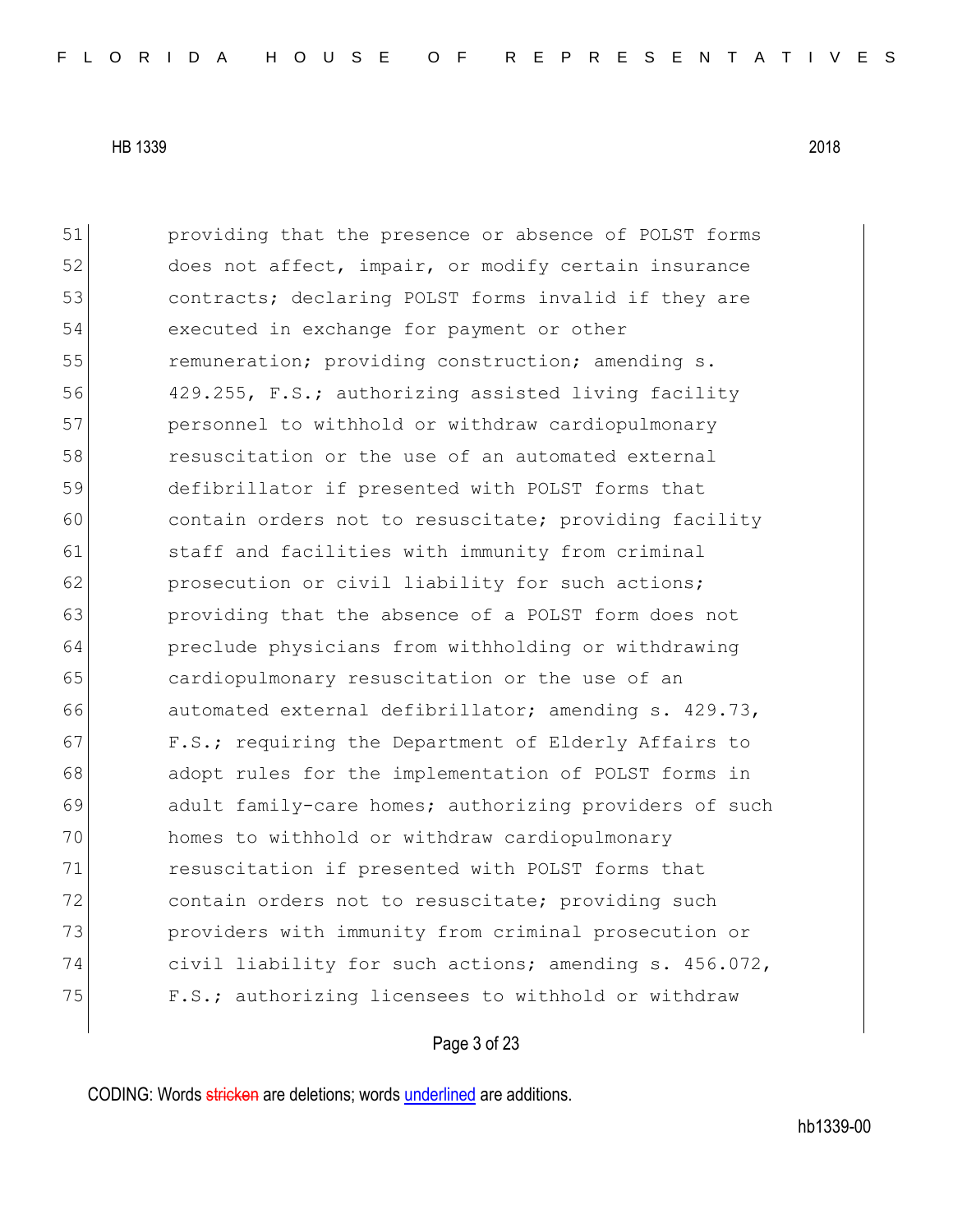| 76  | cardiopulmonary resuscitation or the use of an            |
|-----|-----------------------------------------------------------|
| 77  | automated external defibrillator if presented with        |
| 78  | orders not to resuscitate or POLST forms that contain     |
| 79  | orders not to resuscitate; requiring the Department of    |
| 80  | Health to adopt rules providing for the implementation    |
| 81  | of such orders or forms; providing licensees with         |
| 82  | immunity from criminal prosecution or civil liability     |
| 83  | for withholding or withdrawing cardiopulmonary            |
| 84  | resuscitation or the use of an automated external         |
| 85  | defibrillator if presented with such orders or forms;     |
| 86  | providing that the absence of such orders or forms        |
| 87  | does not preclude licensees from withholding or           |
| 88  | withdrawing cardiopulmonary resuscitation or the use      |
| 89  | of an automated external defibrillator; amending s.       |
| 90  | 765.205, F.S.; requiring health care surrogates to        |
| 91  | provide written consent for POLST forms under certain     |
| 92  | circumstances; providing an effective date.               |
| 93  |                                                           |
| 94  | Be It Enacted by the Legislature of the State of Florida: |
| 95  |                                                           |
| 96  | Section 1. Paragraph (1) of subsection (3) of section     |
| 97  | 395.1041, Florida Statutes, is amended to read:           |
| 98  | 395.1041 Access to emergency services and care.-          |
| 99  | (3)<br>EMERGENCY SERVICES; DISCRIMINATION; LIABILITY OF   |
| 100 | FACILITY OR HEALTH CARE PERSONNEL.-                       |
|     |                                                           |

# Page 4 of 23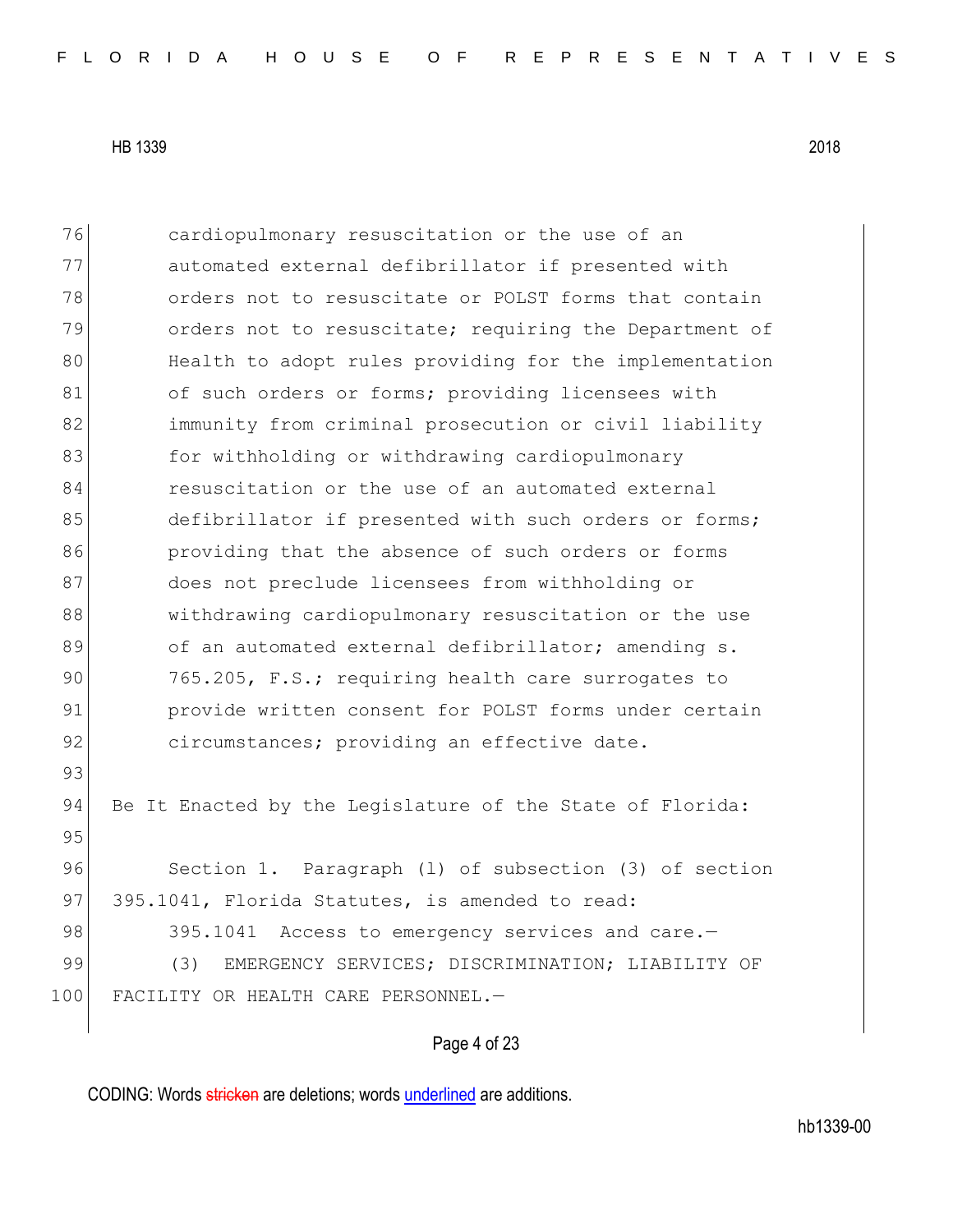101 (l) Hospital personnel may withhold or withdraw 102 cardiopulmonary resuscitation if presented with an order not to 103 resuscitate executed pursuant to s. 401.45 or a physician order 104 for life-sustaining treatment (POLST) form executed pursuant to 105 s. 401.451 that contains an order not to resuscitate. Facility 106 staff and facilities are shall not be subject to criminal 107 prosecution or civil liability, and are not nor be considered to 108 have engaged in negligent or unprofessional conduct, for 109 withholding or withdrawing cardiopulmonary resuscitation 110 pursuant to such an order or POLST form. The absence of an order 111 not to resuscitate executed pursuant to s. 401.45 or a POLST 112 form executed pursuant to s. 401.451 that contains an order not 113 to resuscitate does not preclude a physician from withholding or 114 withdrawing cardiopulmonary resuscitation as otherwise 115 authorized permitted by law. 116 Section 2. Subsection (3) of section 400.142, Florida 117 Statutes, is amended to read: 118 400.142 Emergency medication kits; orders not to 119 resuscitate.-120 (3) Facility staff may withhold or withdraw 121 cardiopulmonary resuscitation if presented with an order not to 122 resuscitate executed pursuant to s. 401.45 or a physician order 123 for life-sustaining treatment (POLST) form executed pursuant to 124 s. 401.451 that contains an order not to resuscitate. Facility 125 staff and facilities are not subject to criminal prosecution or

# Page 5 of 23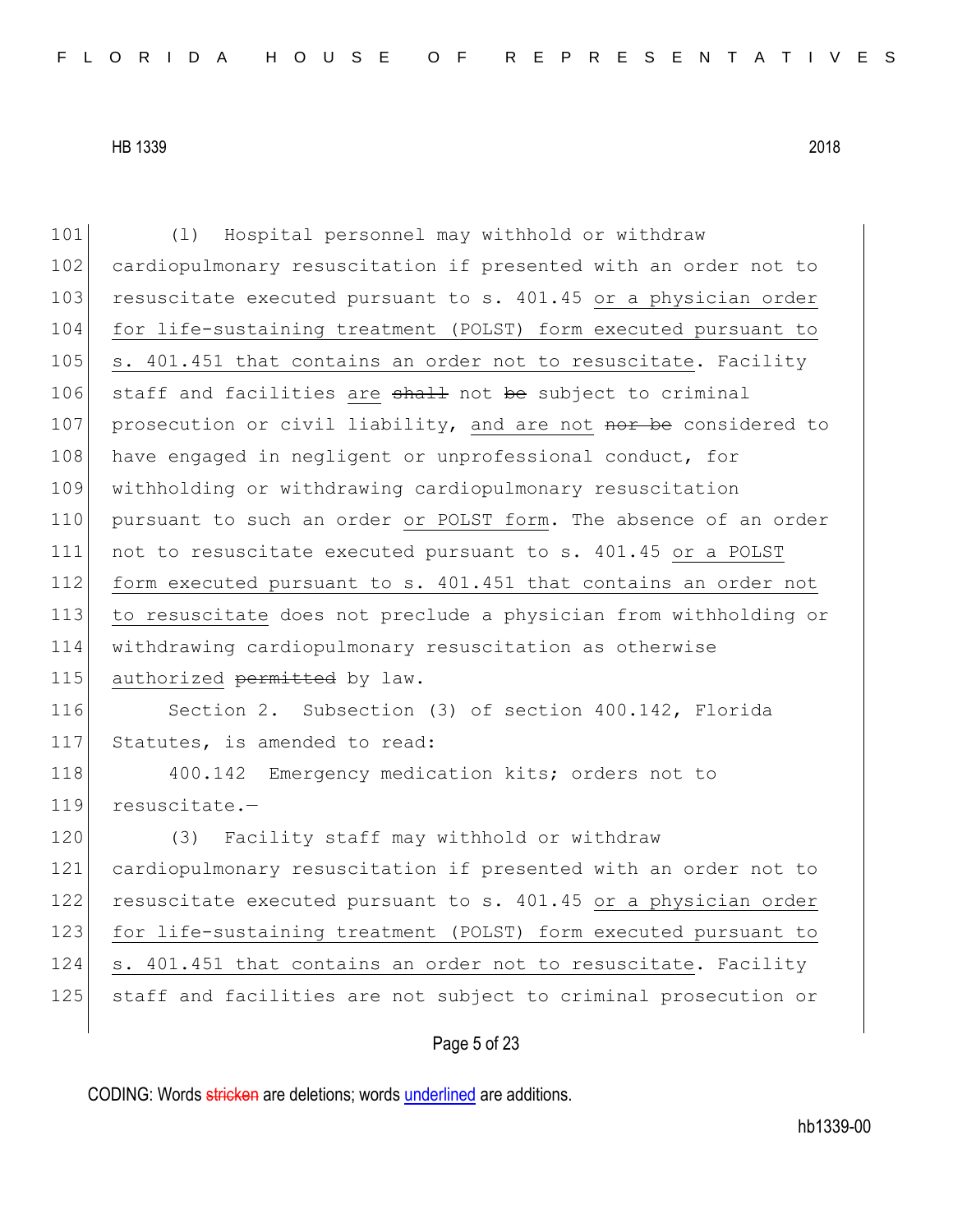126 civil liability, or considered to have engaged in negligent or 127 unprofessional conduct, for withholding or withdrawing 128 cardiopulmonary resuscitation pursuant to such an order or POLST 129 form. The absence of an order not to resuscitate executed 130 pursuant to s. 401.45 or a POLST form executed pursuant to s. 131 401.451 that contains an order not to resuscitate does not 132 preclude a physician from withholding or withdrawing 133 cardiopulmonary resuscitation as otherwise authorized permitted 134 by law.

135 Section 3. Subsection (7) of section 400.487, Florida 136 Statutes, is amended to read:

137 400.487 Home health service agreements; physician's, 138 physician assistant's, and advanced registered nurse 139 practitioner's treatment orders; patient assessment; 140 establishment and review of plan of care; provision of services; 141 orders not to resuscitate; physician orders for life-sustaining 142 treatment.-

143 (7) Home health agency personnel may withhold or withdraw 144 cardiopulmonary resuscitation if presented with an order not to 145 resuscitate executed pursuant to s. 401.45 or a physician order 146 for life-sustaining treatment (POLST) form executed pursuant to 147 s. 401.451 that contains an order not to resuscitate. The agency 148 shall adopt rules providing for the implementation of such 149 orders. Home health personnel and agencies are shall not be 150 subject to criminal prosecution or civil liability, and are not

### Page 6 of 23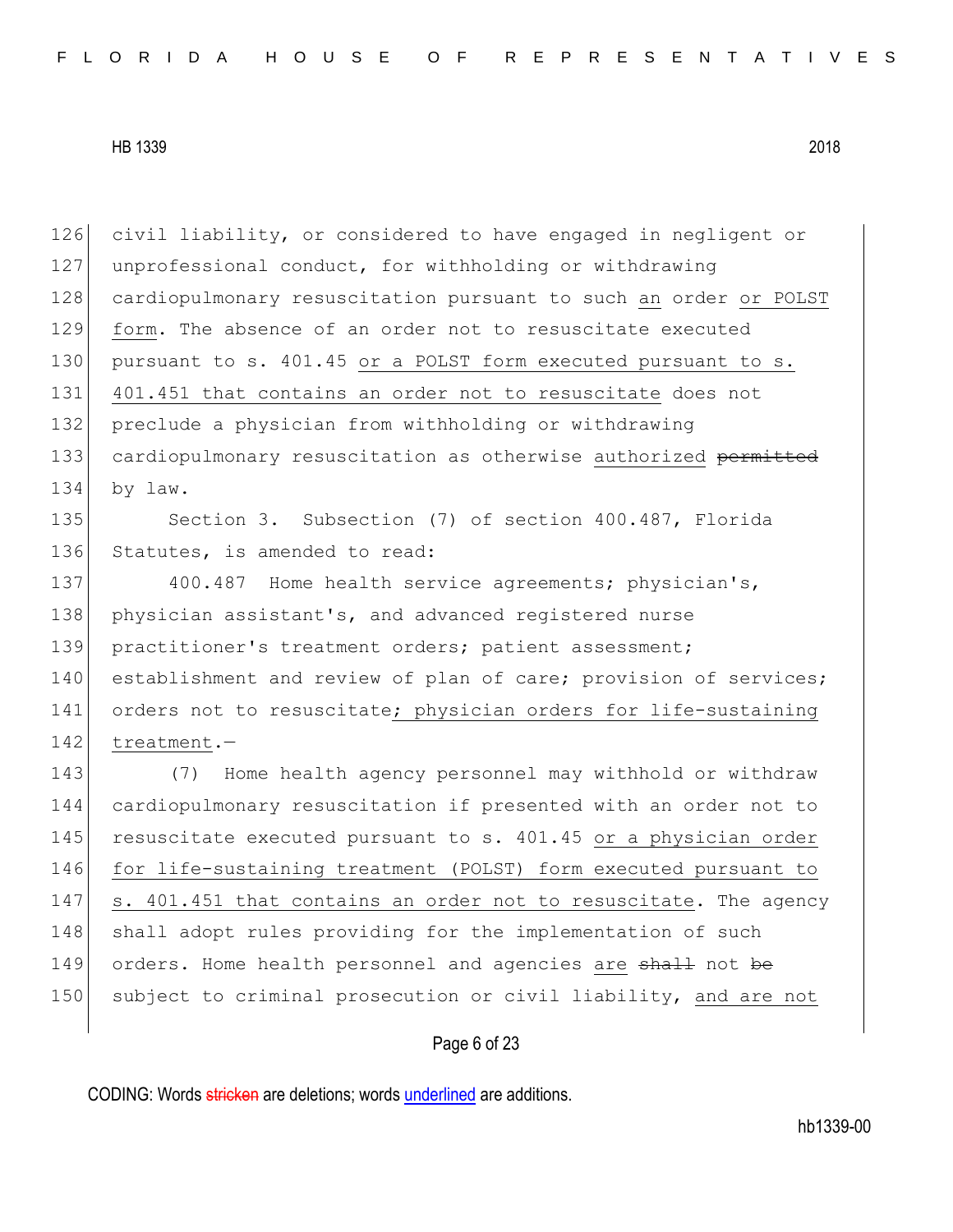Page 7 of 23 151 nor be considered to have engaged in negligent or unprofessional 152 conduct, for withholding or withdrawing cardiopulmonary 153 resuscitation pursuant to such an order or POLST form and rules 154 adopted by the agency. 155 Section 4. Paragraph (e) of subsection (1) of section 156 400.605, Florida Statutes, is amended to read: 157 400.605 Administration; forms; fees; rules; inspections;  $158$  fines. $-$ 159 (1) The agency, in consultation with the department, may 160 adopt rules to administer the requirements of part II of chapter 161 408. The department, in consultation with the agency, shall by 162 rule establish minimum standards and procedures for a hospice 163 pursuant to this part. The rules must include: 164 (e) Procedures relating to the implementation of advance 165 advanced directives; physician order for life-sustaining 166 treatment (POLST) forms executed pursuant to s. 401.451 that 167 contain orders not to resuscitate; and orders not to resuscitate 168 do-not-resuscitate orders. 169 Section 5. Subsection (8) of section 400.6095, Florida 170 Statutes, is amended to read: 171 400.6095 Patient admission; assessment; plan of care; 172 discharge; death.-173 (8) The hospice care team may withhold or withdraw 174 cardiopulmonary resuscitation if presented with an order not to 175 resuscitate executed pursuant to s. 401.45 or a physician order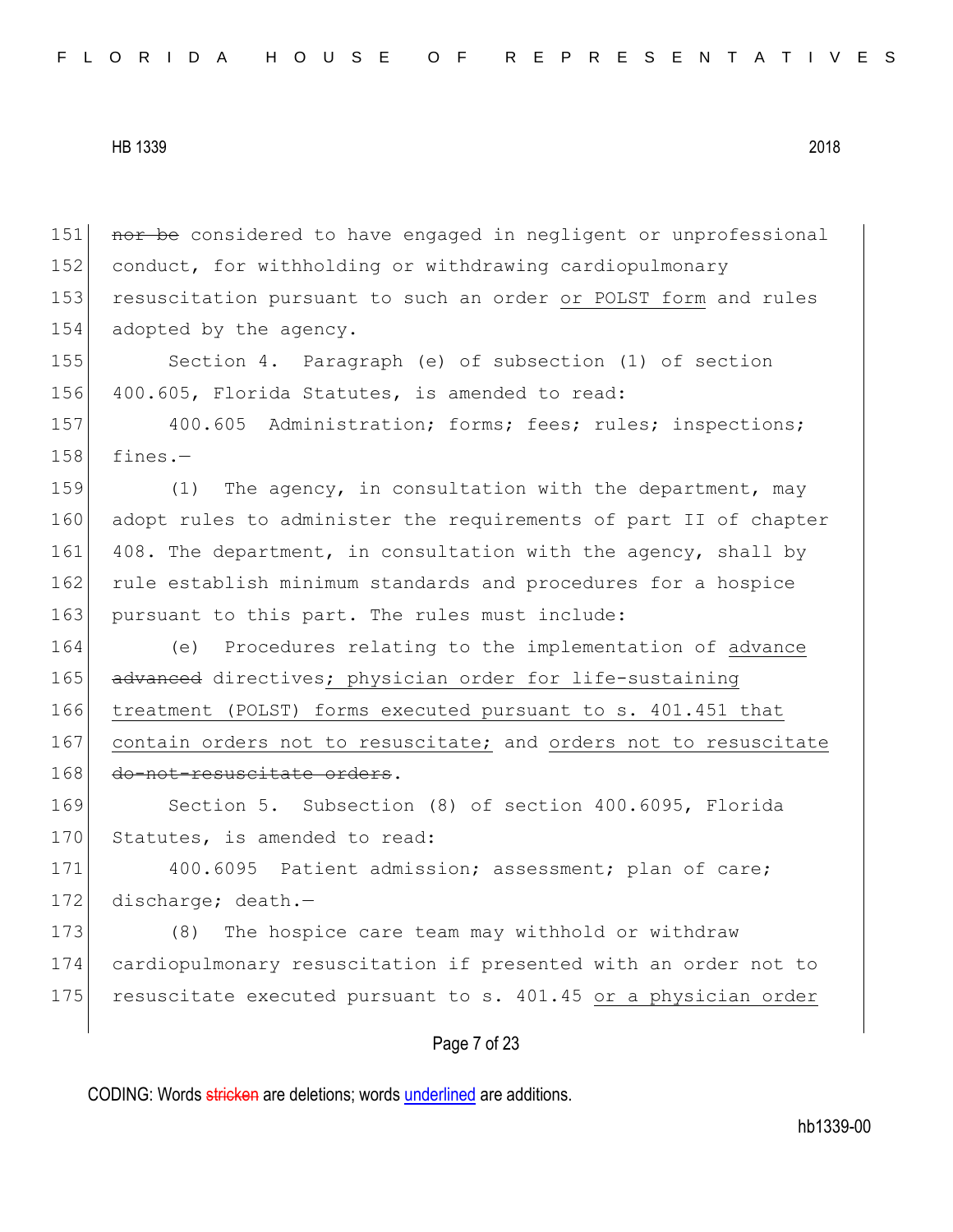176 for life-sustaining treatment (POLST) form executed pursuant to 177 s. 401.451 that contains an order not to resuscitate. The 178 department shall adopt rules providing for the implementation of 179 such orders. Hospice staff are shall not be subject to criminal 180 prosecution or civil liability, and are not nor be considered to 181 have engaged in negligent or unprofessional conduct, for 182 withholding or withdrawing cardiopulmonary resuscitation 183 pursuant to such an order or POLST form and applicable rules. 184 The absence of an order to resuscitate executed pursuant to s. 185 401.45 or a POLST form executed pursuant to s. 401.451 that 186 contains an order not to resuscitate does not preclude a 187 physician from withholding or withdrawing cardiopulmonary 188 resuscitation as otherwise authorized permitted by law. 189 Section 6. Subsection (4) of section 401.35, Florida 190 Statutes, is amended to read: 191 401.35 Rules.—The department shall adopt rules, including 192 definitions of terms, necessary to carry out the purposes of 193 this part. 194 (4) The rules must establish circumstances and procedures 195 under which emergency medical technicians and paramedics may 196 honor orders by the patient's physician not to resuscitate 197 executed pursuant to s. 401.45 or physician order for life-198 sustaining treatment (POLST) forms executed pursuant to s. 199 401.451 that contain orders not to resuscitate and the 200 documentation and reporting requirements for handling such

# Page 8 of 23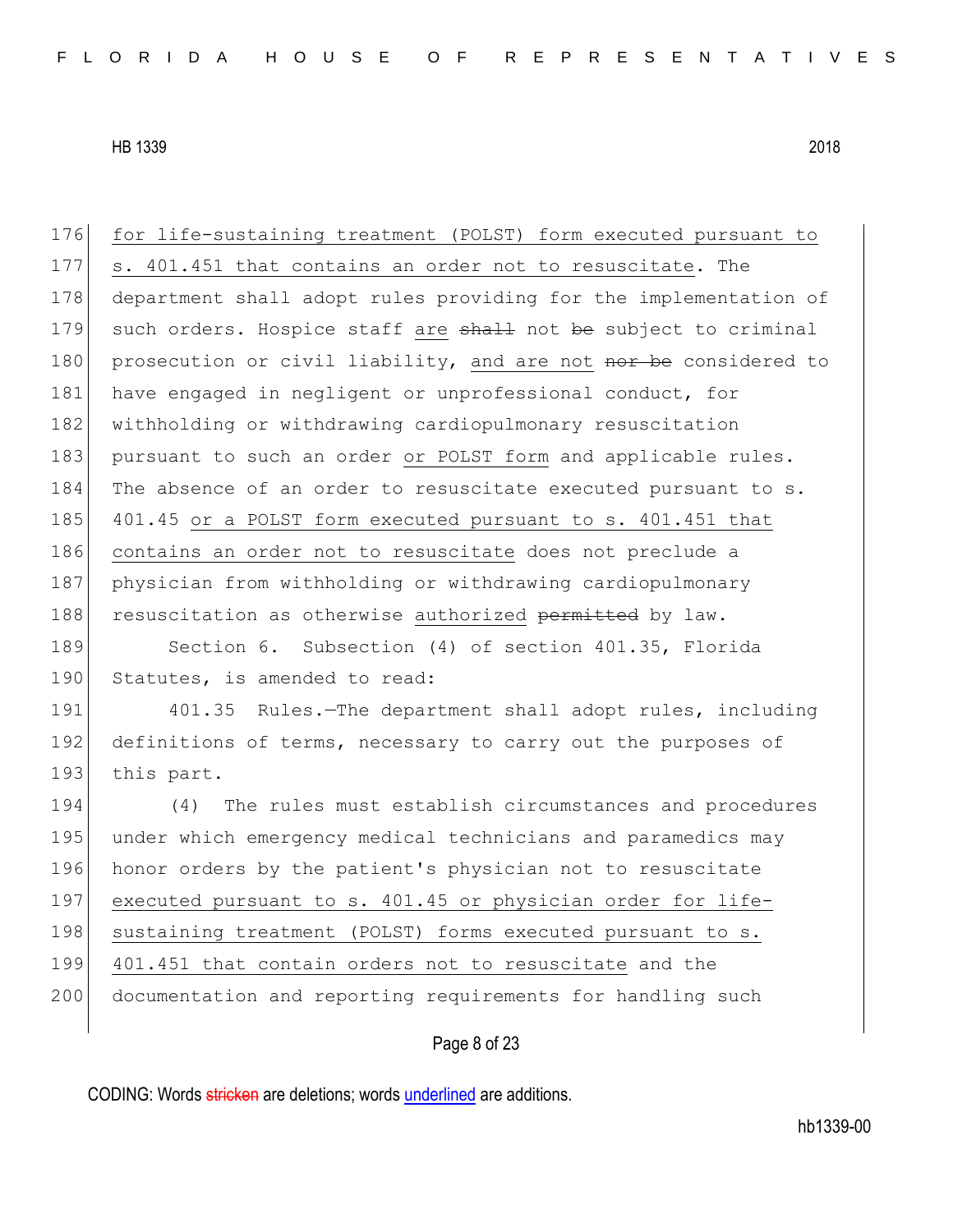201 requests.

202 Section 7. Paragraph (a) of subsection (3) of section 203 401.45, Florida Statutes, is amended to read:

204 401.45 Denial of emergency treatment; civil liability.

205 (3)(a) Resuscitation or other forms of medical 206 intervention may be withheld or withdrawn from a patient by an 207 emergency medical technician,  $\theta$ r paramedic, or other health care 208 professional if evidence of an order not to resuscitate by the 209 patient's physician or a physician order for life-sustaining 210 treatment (POLST) form executed pursuant to s. 401.451 that 211 contains an order not to resuscitate is presented to the 212 emergency medical technician,  $\theta$ r paramedic, or other health care 213 professional. To be valid, an order not to resuscitate or not to 214 perform other medical intervention, to be valid, must be on the 215 form adopted by rule of the department. The form must be signed 216 by the patient's physician and by the patient or, if the patient 217 is incapacitated, the patient's health care surrogate or proxy 218 as provided in chapter 765, court-appointed quardian as provided 219 in chapter 744, or attorney in fact under a durable power of 220 attorney as provided in chapter 709 or, if the patient is a 221 minor, the patient's parent or legal quardian. The court-222 appointed guardian or attorney in fact must have been delegated 223 authority to make health care decisions on behalf of the 224 patient.

225 Section 8. Section 401.451, Florida Statutes, is created

#### Page 9 of 23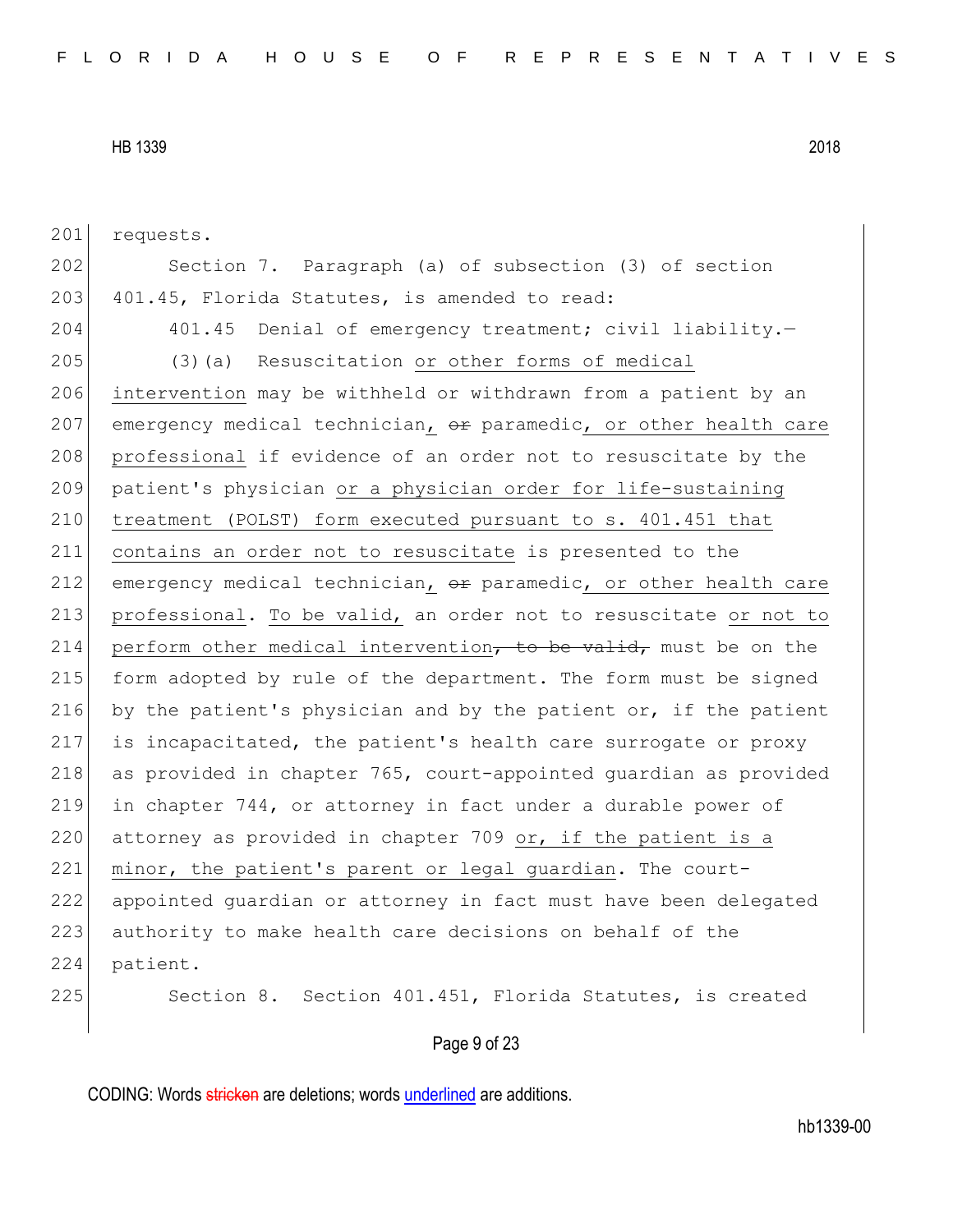| 226 | to read:                                                         |
|-----|------------------------------------------------------------------|
| 227 | 401.451 Physician Order for Life-Sustaining Treatment            |
| 228 | $Program. -$                                                     |
| 229 | (1) POLST FORM.-A physician order for life-sustaining            |
| 230 | treatment (POLST) must be on the form adopted by rule of the     |
| 231 | department which must include the statutory requirements         |
| 232 | specified in this section and must be executed as required by    |
| 233 | this section.                                                    |
| 234 | A POLST form may only be completed by or for a patient<br>(a)    |
| 235 | determined by the patient's physician to have an end-stage       |
| 236 | condition as defined in s. 765.101(4) or a patient who, in the   |
| 237 | good faith clinical judgment of his or her physician, is         |
| 238 | suffering from at least one terminal medical condition that will |
|     |                                                                  |
| 239 | likely result in the death of the patient within 1 year.         |
| 240 | A POLST form must be signed by the patient's<br>(b)              |
| 241 | physician. The form must contain a certification by the          |
| 242 | physician signing the POLST form that the physician consulted    |
| 243 | with the patient signing the form, or if the patient is          |
| 244 | incapable of making health care decisions for herself or himself |
| 245 | or is incapacitated, with the patient's health care surrogate,   |
| 246 | proxy, court-appointed guardian or attorney-in-fact permitted to |
| 247 | execute a POLST form on behalf of the patient as provided in     |
| 248 | paragraph (c), and include information about the patient's care  |
| 249 | goals and preferences selected as reflected on the POLST form,   |
| 250 | specifically including the use of and the effect of removal or   |

Page 10 of 23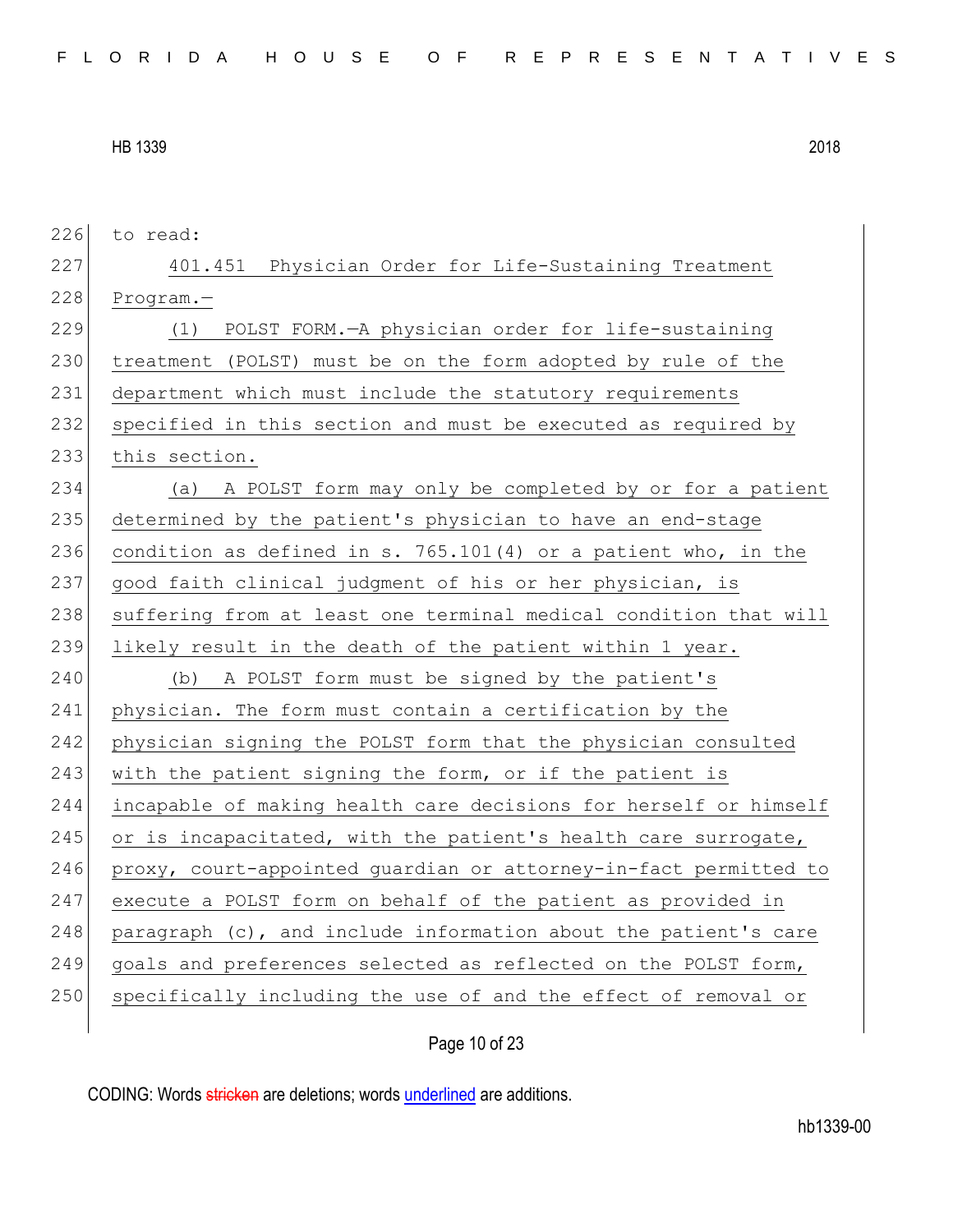| 251 | refusal of life-sustaining medical treatment. The physician      |
|-----|------------------------------------------------------------------|
| 252 | signing the POLST form must further indicate the medical         |
| 253 | circumstance justifying the execution of the POLST.              |
| 254 | A POLST form must also be signed by the patient, or if<br>(C)    |
| 255 | the patient is incapable of making health care decisions for     |
| 256 | herself or himself or is incapacitated, by the patient's health  |
| 257 | care surrogate or proxy as provided in chapter 765, or if none,  |
| 258 | by the patient's court-appointed guardian if the guardian has    |
| 259 | such authority as provided in chapter 744, or if none, by the    |
| 260 | patient's attorney-in-fact if the patient has delegated the      |
| 261 | power to make all health care decisions to the attorney-in-fact  |
| 262 | as provided in chapter 709. If a POLST form is signed by a       |
| 263 | health care surrogate, proxy, court-appointed guardian, or       |
| 264 | attorney-in-fact, the patient's physician must certify the basis |
| 265 | for the authority of the appropriate individual to execute the   |
| 266 | POLST form on behalf of the patient including compliance with    |
| 267 | chapter 765, chapter 744, or chapter 709.                        |
| 268 | The execution of a POLST form by the patient<br>(d)              |
| 269 | automatically revokes all POLST forms previously executed by the |
| 270 | patient.                                                         |
| 271 | (e) A patient's health care surrogate, proxy, court              |
| 272 | appointed guardian, or attorney-in-fact permitted to execute a   |
| 273 | POLST form on behalf of a patient as provided in paragraph (c)   |
| 274 | may subsequently revoke a POLST form for a patient, unless a     |
| 275 | valid advance directive or prior POLST form executed by the      |
|     |                                                                  |

Page 11 of 23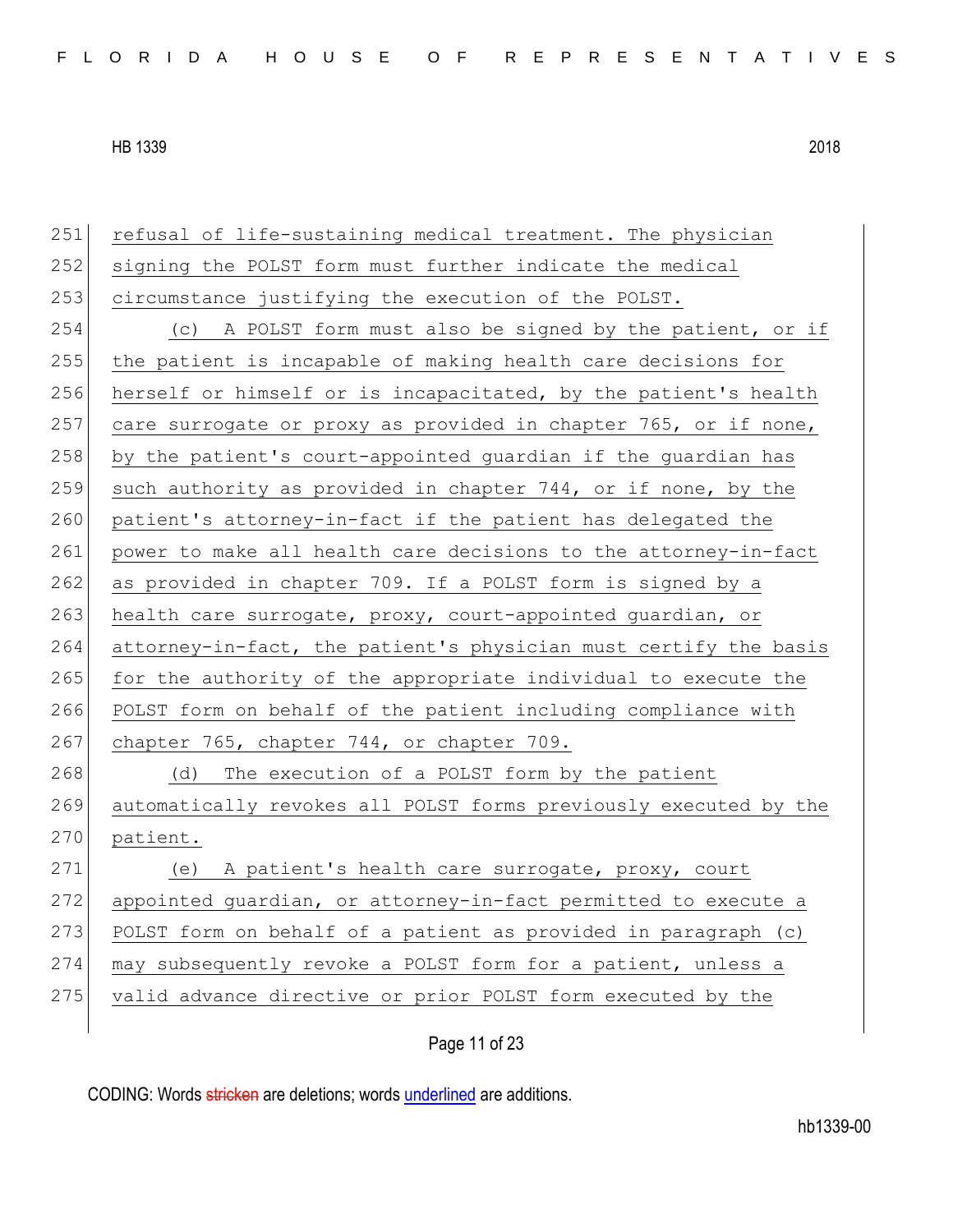| 276 | patient expressly forbids changes by a surrogate, proxy,         |
|-----|------------------------------------------------------------------|
| 277 | guardian, or attorney-in-fact.                                   |
| 278 | (f) An individual acting in good faith as a surrogate,           |
| 279 | proxy, court-appointed guardian, or attorney-in-fact who         |
| 280 | executes a POLST form on behalf of an incapacitated patient or a |
| 281 | minor patient in accordance with this section and rules adopted  |
| 282 | by the department is not subject to criminal prosecution or      |
| 283 | civil liability for executing the POLST form.                    |
| 284 | (g) If a family member of the patient, the health care           |
| 285 | facility providing services to the patient, or the patient's     |
| 286 | physician who may reasonably be expected to be affected by the   |
| 287 | patient's POLST form directives believes that directives         |
| 288 | executed by the patient's legal representative are in conflict   |
| 289 | with the patient's prior expressed desires regarding end-of-life |
| 290 | care, the family member, facility, or physician may seek         |
| 291 | expedited judicial intervention pursuant to the Florida Probate  |
| 292 | Rules, if that person believes:                                  |
| 293 | The POLST form regarding the patients' wishes regarding<br>1.    |
| 294 | life-sustaining treatment is ambiguous or the patient has        |
| 295 | changed his or her mind after execution of the advance directive |
| 296 | or POLST form;                                                   |
| 297 | The POLST form was executed by a surrogate, proxy,<br>2.         |
| 298 | court-appointed guardian, or attorney-in-fact permitted to       |
| 299 | execute a POLST form on behalf of a patient as provided in       |
| 300 | section (c) and the POLST form is not in accord with the         |
|     |                                                                  |

Page 12 of 23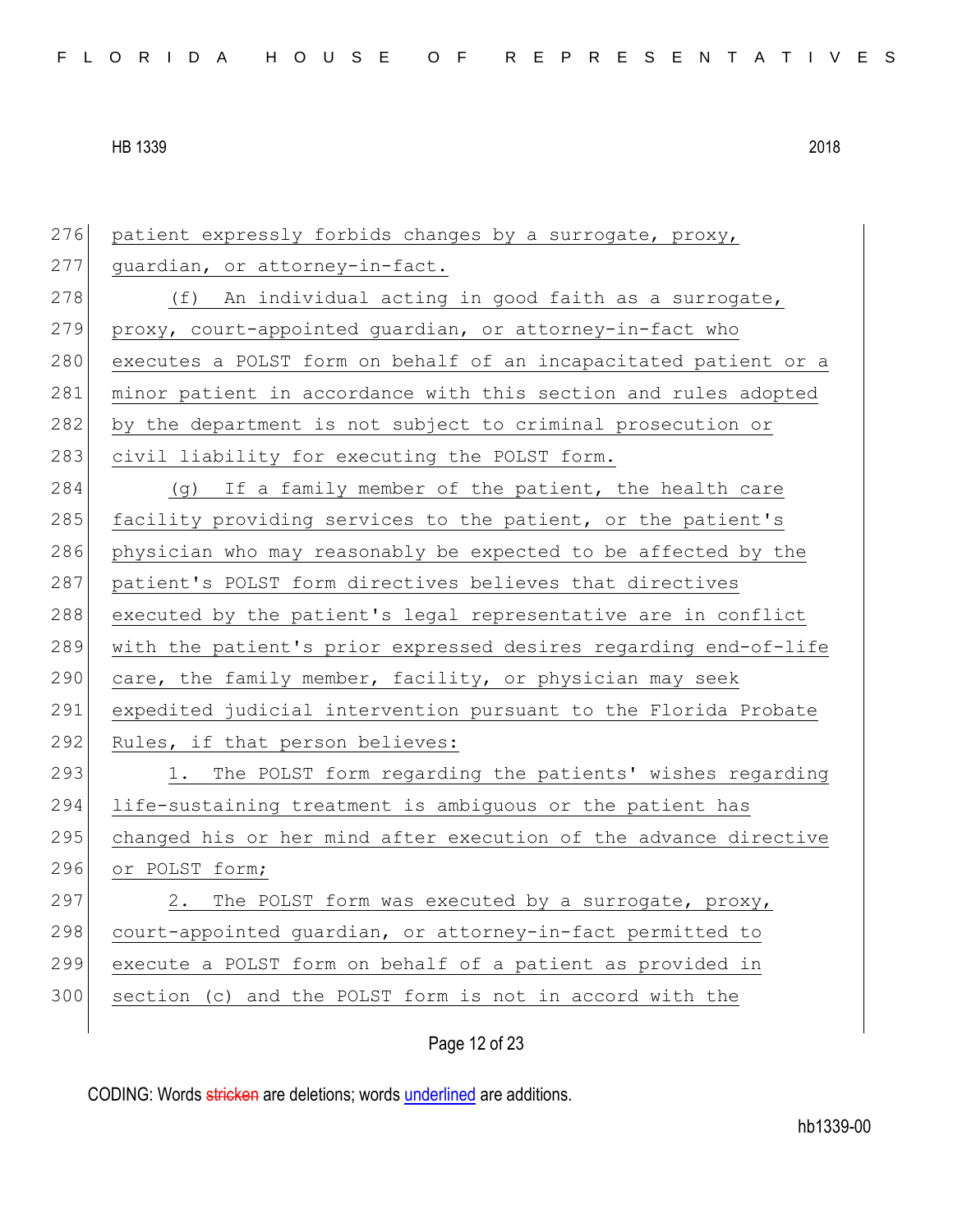patient's known desires or chapter 765, chapter 744, or chapter 302 709; 303 303. The POLST was executed by a surrogate, proxy, court- appointed guardian, or attorney-in-fact on behalf of a patient as provided in paragraph (c) and the surrogate, proxy, court-306 appointed guardian, or attorney-in-fact was improperly designated or appointed, or the designation of the surrogate, proxy, court-appointed guardian, or attorney-in-fact is no 309 longer effective or has been removed; 4. The surrogate, proxy, court-appointed guardian, or attorney-in-fact who executed the POLST form on behalf of the patient as provided in paragraph (c) has failed to discharge her or his duties, or incapacity or illness renders her or him incapable of discharging those duties; 315 5. The POLST was executed by surrogate, proxy, court- appointed guardian, or attorney-in-fact permitted to execute a POLST form on behalf of a patient as provided in paragraph (c) 318 who has abused her or his powers; or 6. The patient has sufficient capacity to make her or his 320 own health care decisions. (h) A POLST form may not include a directive regarding hydration or the preselection of any decision or directive. A 323 POLST form must be voluntarily executed by the patient or, if the patient is incapacitated or a minor, the patient's legal representative, and all directives included in the form must be

Page 13 of 23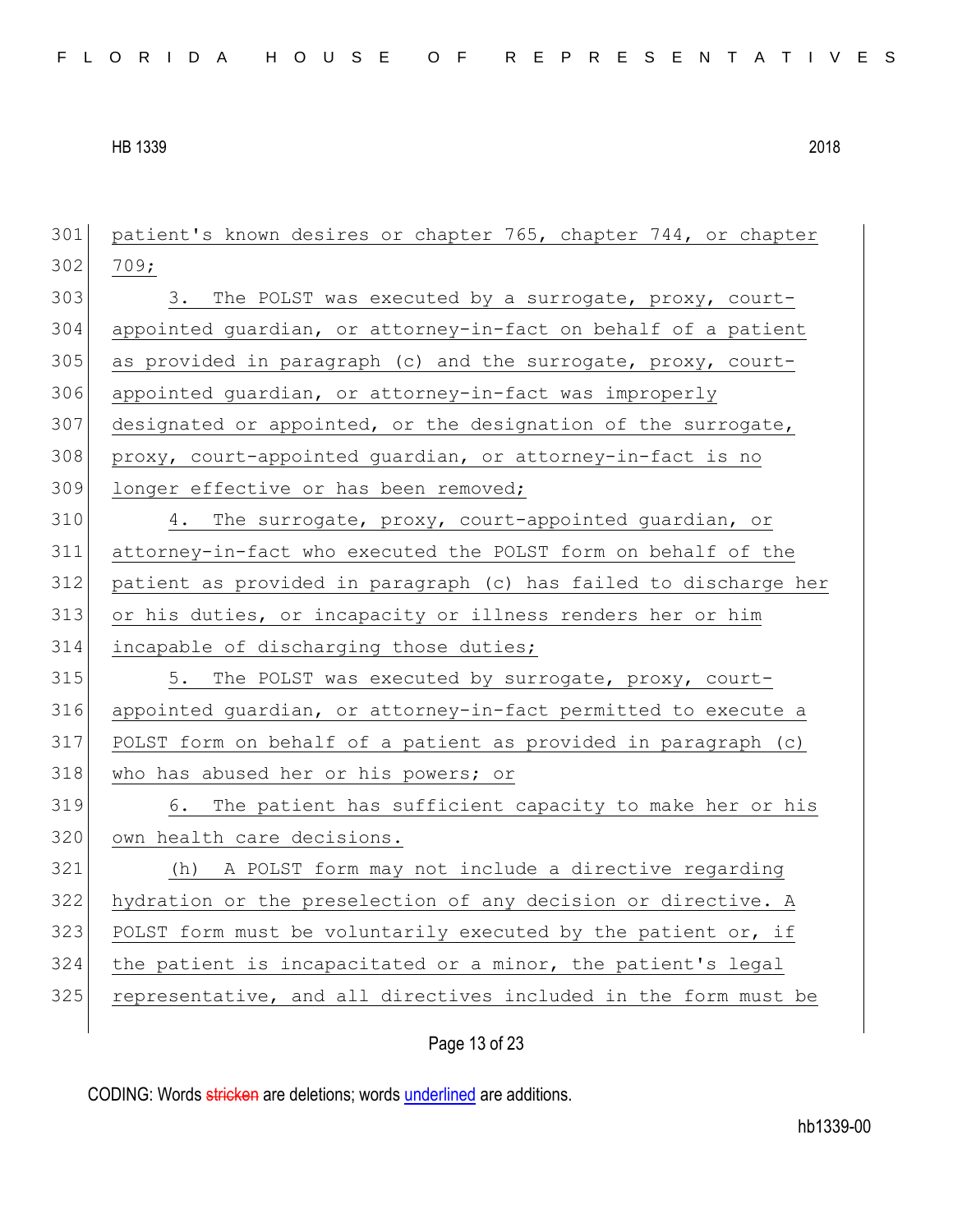made by the patient or, if the patient is incapacitated or a minor, the patient's legal representative at the time of signing the form. A POLST form is not valid and may not be included in a patient's medical records or submitted to the clearinghouse unless the form: 331 1. Is clearly printed on one or both sides of a single piece of paper as determined by department rule; 2. Includes the signatures of the patient and the patient's examining physician or, if the patient is incapacitated or a minor, the patient's legal representative and the patient's examining physician. The POLST form may be executed only after the examining physician consults with the 338 patient or the patient's legal representative, as appropriate; 3. Prominently states that completion of a POLST form is voluntary, that the execution or use of a POLST form may not be 341 required as a condition for medical treatment, and that a POLST form may not be given effect if the patient is conscious and 343 competent to make health care decisions; 4. Prominently provides in a conspicuous location on the 345 form a space for the patient's examining physician to attest that, in his or her clinical judgment and with good faith, at 347 the time the POLST form is completed and signed, the patient has the ability to make and communicate health care decisions or, if the patient is incapacitated or a minor, that the patient's 350 legal representative has such ability;

# Page 14 of 23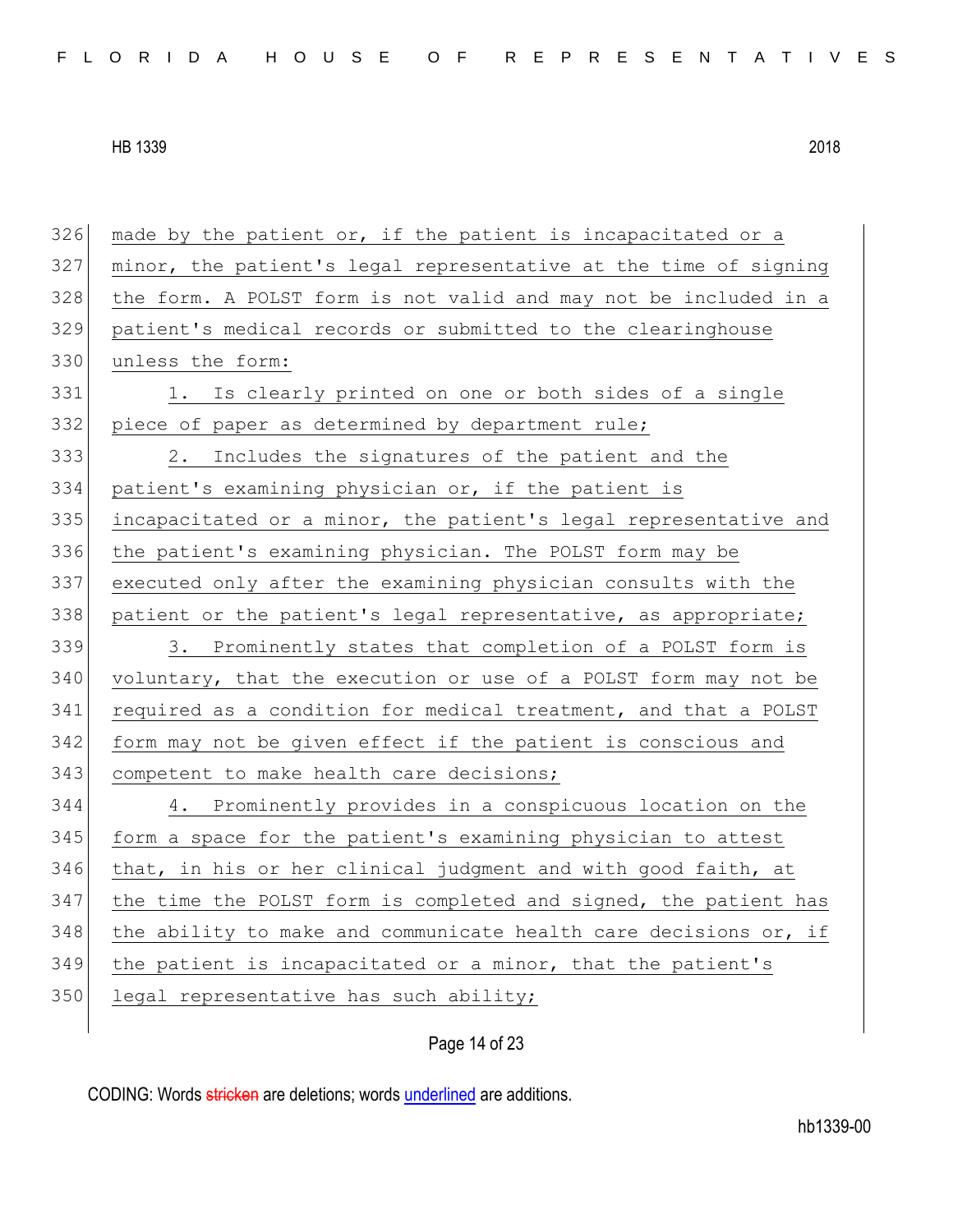| FLORIDA HOUSE OF REPRESENTATIVES |  |
|----------------------------------|--|
|----------------------------------|--|

| 351 | 5.<br>Includes an expiration date, provided by the patient's     |
|-----|------------------------------------------------------------------|
| 352 | examining physician, that is within 1 year after the patient or  |
| 353 | the patient's legal representative signs the form or that is     |
| 354 | contingent on completion of the course of treatment addressed in |
| 355 | the POLST form, whichever occurs first; and                      |
| 356 | Identifies the medical condition or conditions,<br>6.            |
| 357 | provided by the patient's examining physician, that necessitate  |
| 358 | the POLST form.                                                  |
| 359 | DUTIES OF THE DEPARTMENT.-<br>(2)                                |
| 360 | Adopt rules to implement and administer the POLST<br>(a)         |
| 361 | program.                                                         |
| 362 | Prescribe a standardized POLST form.<br>(b)                      |
| 363 | Provide the POLST form in an electronic format on the<br>(C)     |
| 364 | department's website and prominently state on the website the    |
| 365 | requirements for a POLST form as specified under paragraph       |
| 366 | $(3)$ (a).                                                       |
| 367 | Consult with health care professional licensing<br>(d)           |
| 368 | groups, provider advocacy groups, medical ethicists, and other   |
| 369 | appropriate stakeholders on the development of rules and forms   |
| 370 | to implement and administer the POLST program.                   |
| 371 | Recommend a uniform method of identifying persons who<br>(e)     |
| 372 | have executed a POLST form and providing health care providers   |
| 373 | with contact information regarding the person's primary health   |
| 374 | care provider.                                                   |
| 375 | Oversee the education of health care providers<br>(f)            |
|     |                                                                  |

Page 15 of 23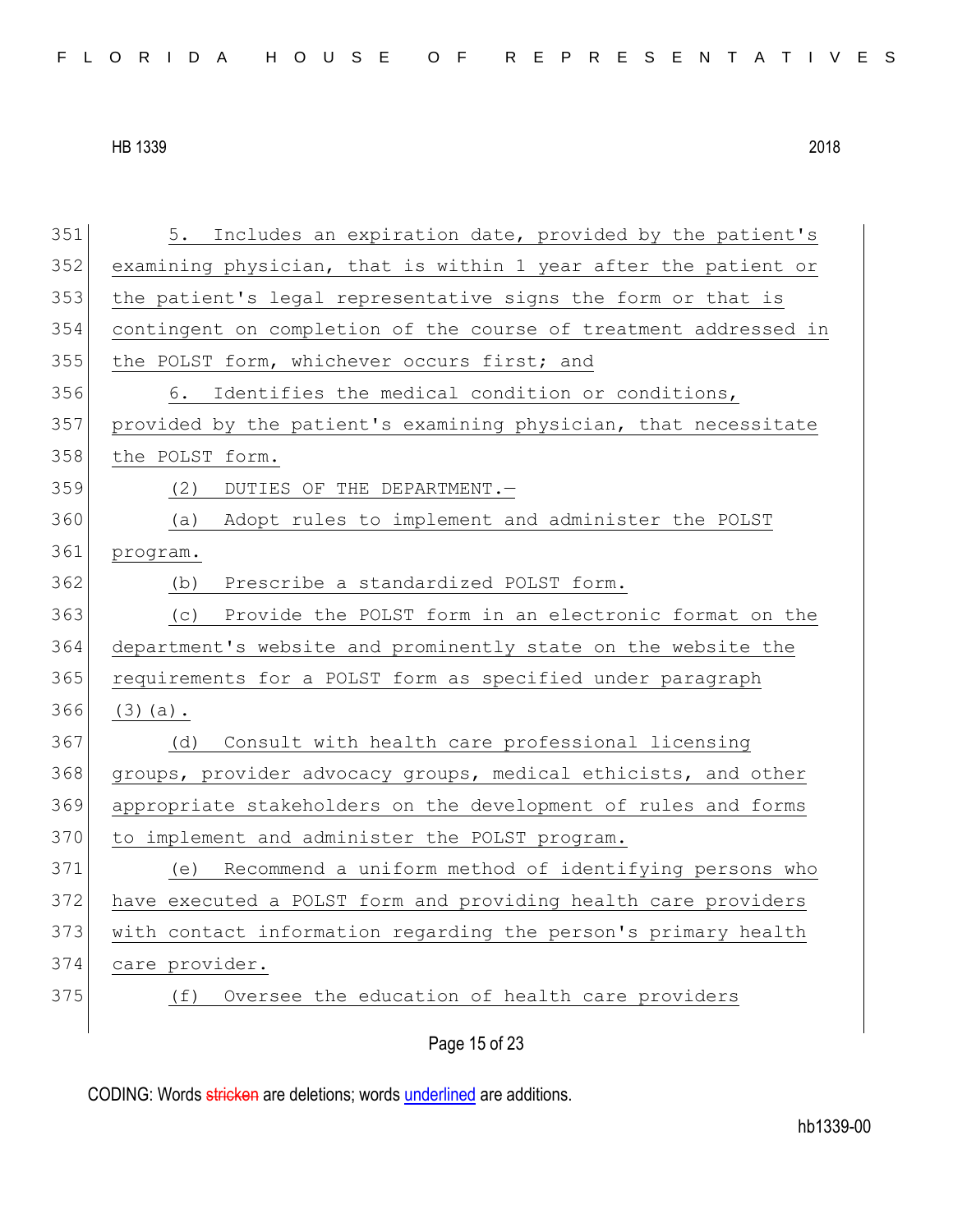licensed by the department regarding implementation of the POLST program. 378 (g) Develop a process for collecting provider feedback to enable periodic redesign of the POLST form in accordance with 380 current health care best practices. 381 (3) DUTY TO COMPLY WITH POLST; OUT-OF-STATE POLST; LIMITED IMMUNITY.— (a) Emergency medical service personnel, health care providers, physicians, and health care facilities, absent actual notice of revocation or termination of a POLST form, may comply with the orders on a person's POLST form, without regard to whether the POLST ordering provider is on the medical staff of 388 the treating health care facility. If the POLST ordering provider is not on the medical staff of the treating health care facility, the POLST form shall be reviewed by the treating health care professional at the receiving facility with the patient, or the patient's health care surrogate, proxy, court- appointed guardian, or attorney-in-fact permitted to execute a POLST form on behalf of a patient as provided in paragraph 395 (1)(c), and made into a medical order at the receiving facility, unless the POLST form is replaced or voided as provided in this act. (b) A POLST form from another state, absent actual notice of revocation or termination, shall be presumed to be valid and 400 shall be effective in this state and shall be complied with to

Page 16 of 23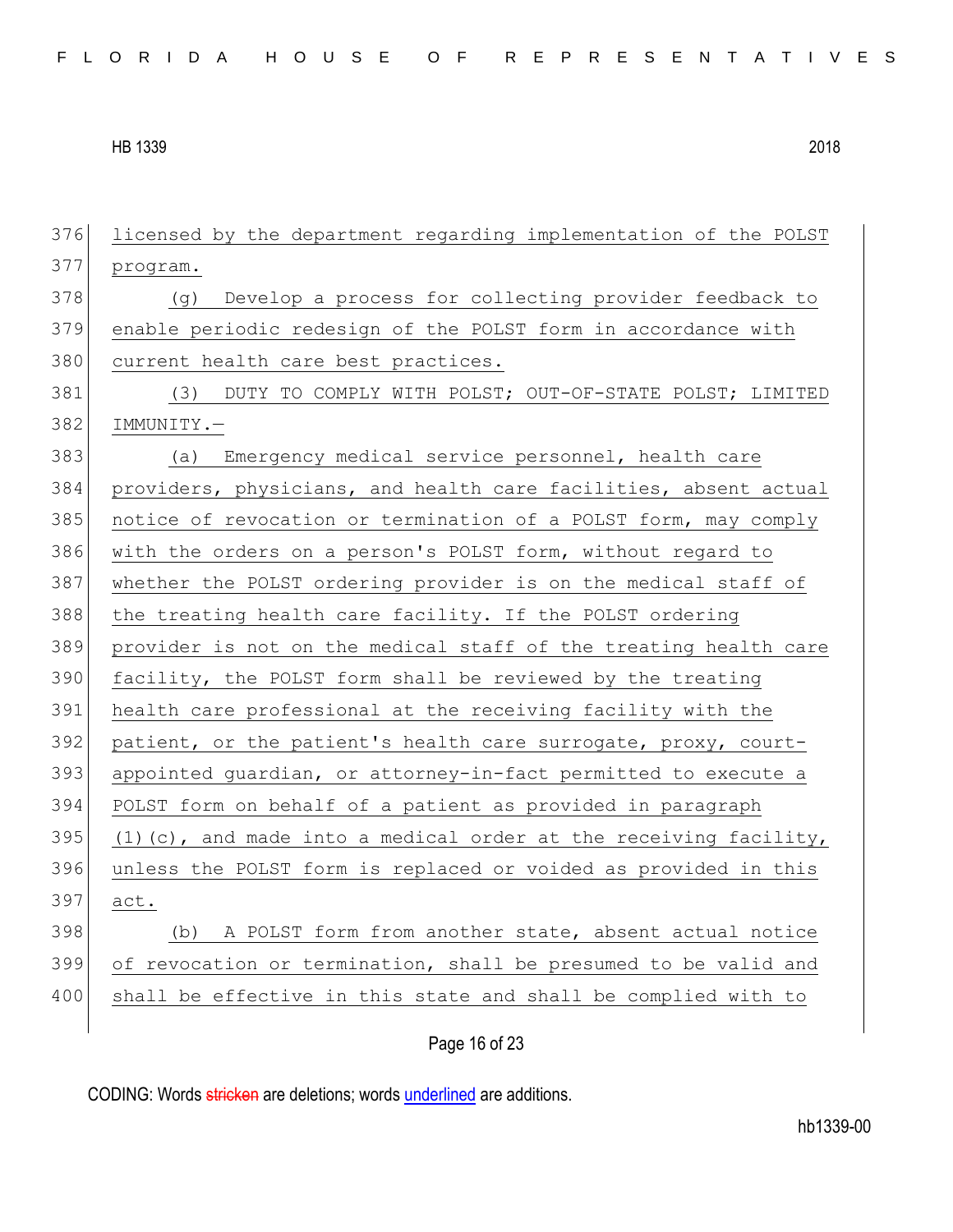| 401 | the same extent as a POLST form executed in this state.          |
|-----|------------------------------------------------------------------|
| 402 | (c) Any licensee, physician, medical director, or                |
| 403 | emergency medical technician or paramedic who acts in good faith |
| 404 | on a POLST is not subject to criminal prosecution or civil       |
| 405 | liability, and has not engaged in negligent or unprofessional    |
| 406 | conduct, as a result of carrying out the directives of the POLST |
| 407 | made in accordance with this section and rules adopted by the    |
| 408 | department.                                                      |
| 409 | PATIENT TRANSFER; POLST FORM REVIEW REQUIRED. - If a<br>(4)      |
| 410 | patient whose goals and preferences for care have been entered   |
| 411 | in a valid POLST form is transferred from one health care        |
| 412 | facility or level of care to another, the health care facility   |
| 413 | or level of care initiating the transfer must communicate the    |
| 414 | existence of the POLST form to the receiving facility or level   |
| 415 | of care before the transfer. Upon the patient's transfer, the    |
| 416 | treating health care provider at the receiving facility or level |
| 417 | of care must review the POLST form with the patient or, if the   |
| 418 | patient is incapacitated or a minor, the patient's health care   |
| 419 | surrogate, proxy, court-appointed guardian, or attorney-in-fact. |
| 420 | CONFLICTS WITH ADVANCE DIRECTIVES. - To the extent that<br>(5)   |
| 421 | a directive made on a patient's POLST form conflicts with        |
| 422 | another advance directive of the patient which addresses a       |
| 423 | substantially similar health care condition or treatment, the    |
| 424 | document most recently signed by the patient takes precedence.   |
| 425 | Such directives may include, but are not limited to:             |
|     |                                                                  |

Page 17 of 23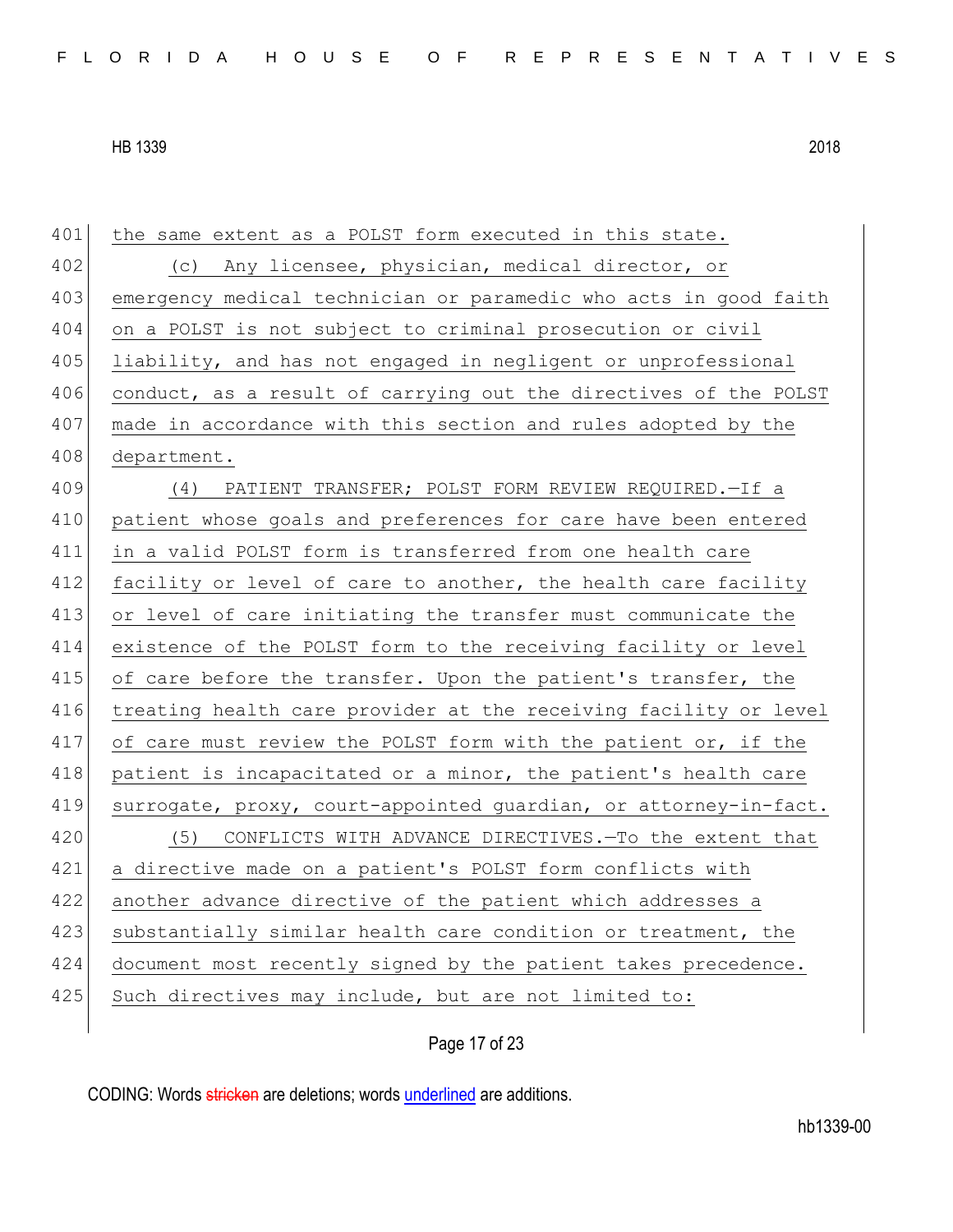| 426 | A living will.<br>(a)                                            |
|-----|------------------------------------------------------------------|
| 427 | A health care power of attorney.<br>(b)                          |
| 428 | A POLST form for the specific medical condition or<br>(C)        |
| 429 | treatment.                                                       |
| 430 | (d)<br>An order not to resuscitate.                              |
| 431 | (6)<br>POLST FORM FOR A MINOR PATIENT. - If a medical order on   |
| 432 | a POLST form executed for a minor patient directs that life-     |
| 433 | sustaining treatment may be withheld from the minor patient, the |
| 434 | order must include certifications by the patient's examining     |
| 435 | physician and a health care provider other than the examining    |
| 436 | physician stating that, in their clinical judgment, an order to  |
| 437 | withhold medical treatment is in the best interest of the minor  |
| 438 | patient. A POLST form for a minor patient must be signed by the  |
| 439 | minor patient's legal representative. The minor patient's        |
| 440 | examining physician must certify the basis for the authority of  |
| 441 | the minor patient's legal representative to execute the POLST    |
| 442 | form on behalf of the minor patient, including the legal         |
| 443 | representative's compliance with the relevant provisions of      |
| 444 | chapter 744 or chapter 765.                                      |
| 445 | (7) POLST FORM NOT A PREREQUISITE. - A POLST form may not be     |
| 446 | a prerequisite for receiving medical services or for admission   |
| 447 | to a health care facility. A health care facility or health care |
| 448 | provider may not require an individual to complete, revise, or   |
| 449 | revoke a POLST form as a condition of receiving medical services |
| 450 | or treatment or as a condition of admission. The execution,      |
|     |                                                                  |

Page 18 of 23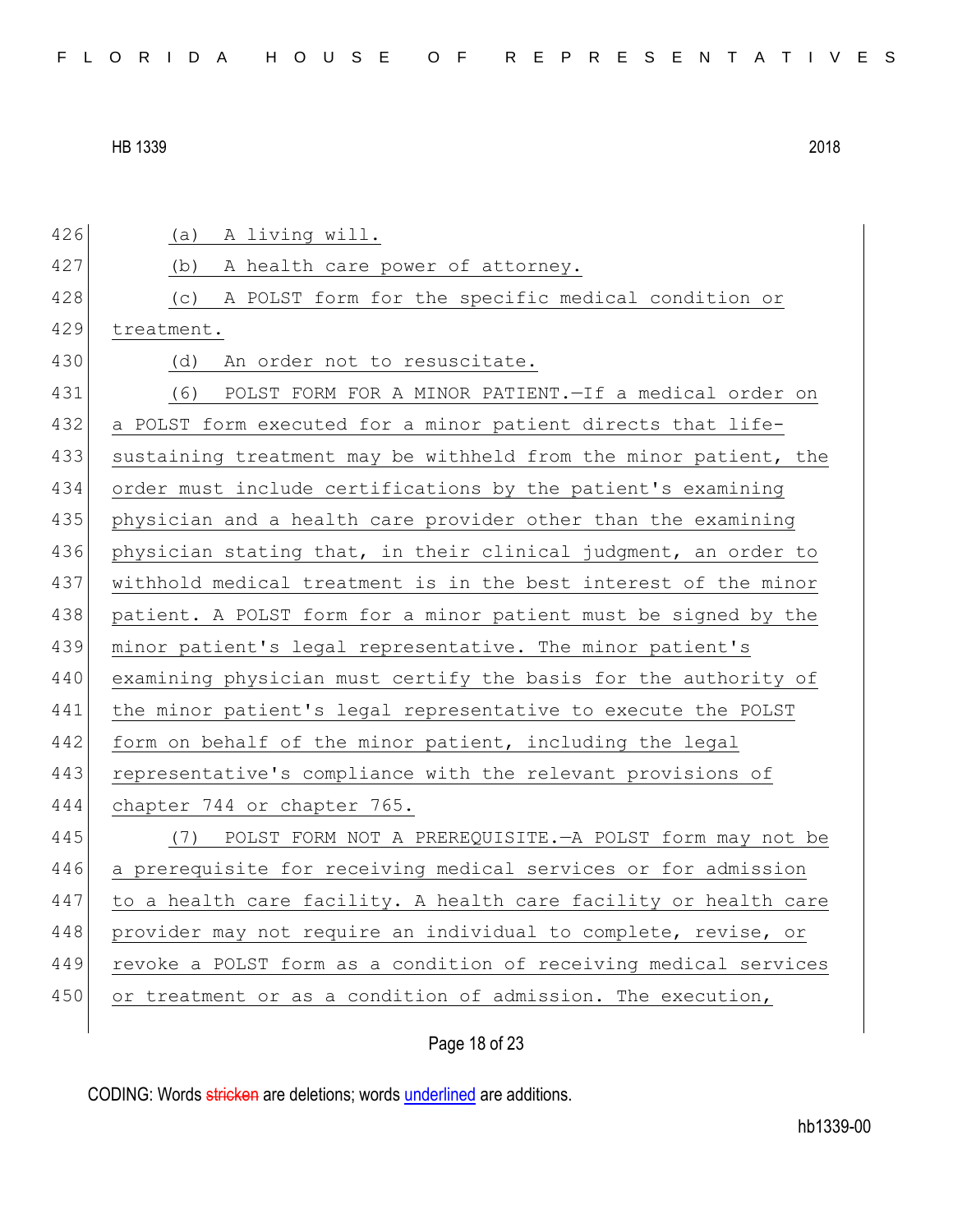| FLORIDA HOUSE OF REPRESENTATIVES |  |
|----------------------------------|--|
|----------------------------------|--|

451 revision, or revocation of a POLST form must be a voluntary 452 decision of the patient or, if the patient is incapacitated or a 453 minor, the patient's legal representative. 454 (8) REVOCATION OF A POLST FORM.— 455 (a) A POLST form may be revoked at any time by a patient 456 deemed to have capacity by means of: 457 1. A signed, dated writing; 458 2. The physical cancellation or destruction of the POLST 459 form by the patient or by another in the patient's presence and 460 at the patient's direction; 461 3. An oral expression of intent to revoke; or 462 4. A subsequently executed POLST form or advance directive 463 that is materially different from a previously executed POLST 464 form or advance directive. 465 (b) A surrogate, proxy, court-appointed guardian, or 466 attorney-in-fact permitted to execute a POLST form on behalf of 467 a patient as provided in paragraph  $(1)$  (c), who created a POLST 468 form for a patient, may revoke a POLST form at any time in a 469 writing signed by such surrogate, proxy, court-appointed 470 quardian, or attorney-in-fact. 471 (c) Any revocation of a POLST form shall be promptly 472 communicated to the patient's primary health care provider, 473 primary physician, and any health care facility at which the 474 patient is receiving care. Further, a health care professional, 475 surrogate, proxy, court-appointed guardian, or attorney-in-fact

Page 19 of 23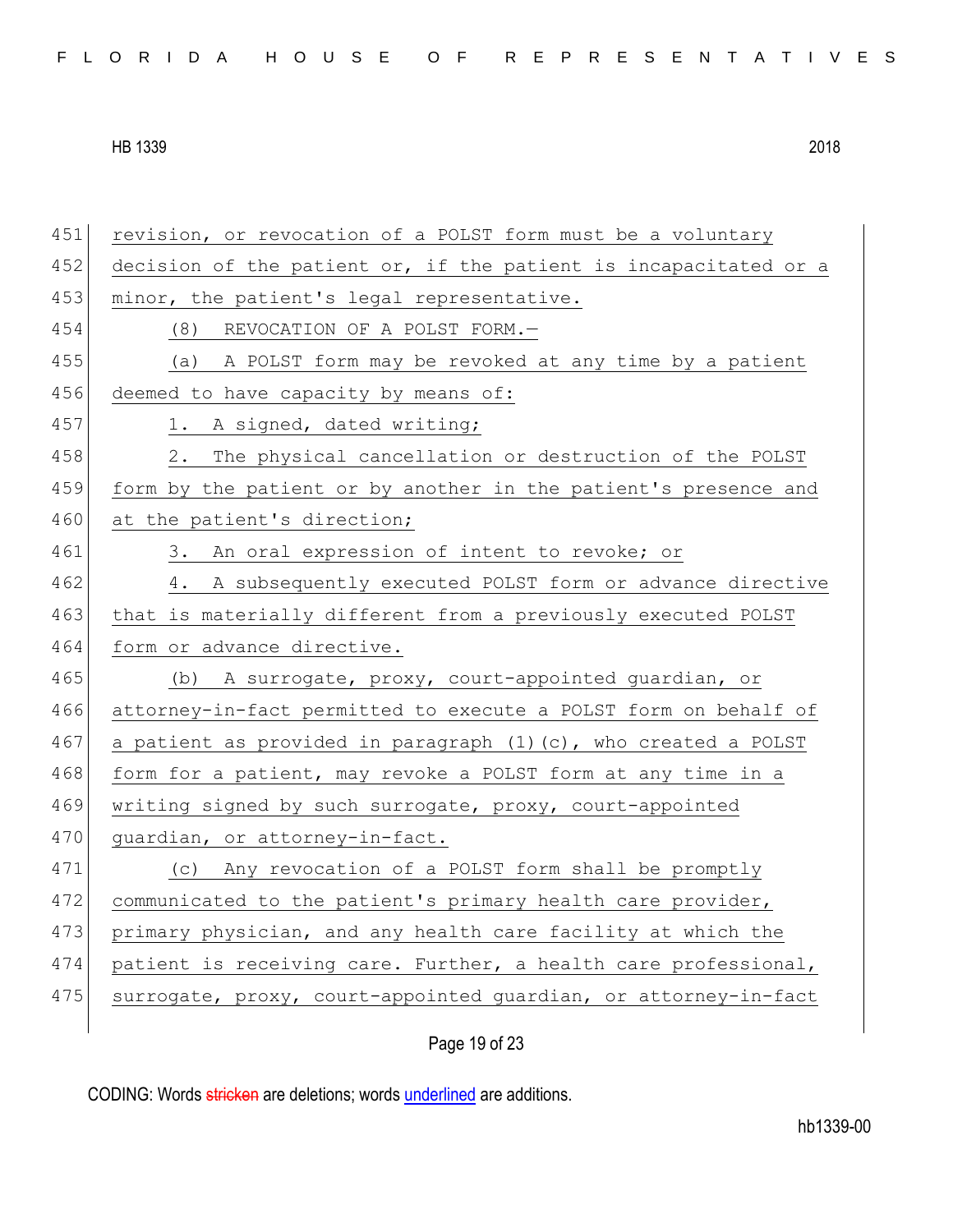Page 20 of 23 476 who is informed of the revocation of a POLST form promptly 477 communicate the fact of the revocation to the patient's primary 478 care physician, the current supervising health care 479 professional, and any health care facility at which the patient 480 is receiving care, to the extent known to the surrogate, proxy, 481 court-appointed guardian, or attorney-in-fact. 482 (d) Upon revocation, a POLST form shall be void. A POLST 483 form may only be revoked in its entirety. A partial revocation 484 of a POLST form renders the entirety of the POLST form void. 485 (9) INSURANCE NOT AFFECTED.—The presence or absence of a 486 POLST form does not affect, impair, or modify a contract of life 487 or health insurance or an annuity to which an individual is a 488 party and may not serve as the basis for a delay in issuing or 489 refusing to issue a policy of life or health insurance or an 490 annuity or for an increase or decrease in premiums charged to 491 the individual. 492 (10) INVALIDITY.—A POLST form is invalid if payment or 493 other remuneration was offered or made in exchange for execution 494 of the form. 495 (11) CONSTRUCTION.—This section may not be construed to 496 condone, authorize, or approve mercy killing or euthanasia. The 497 Legislature does not intend that this act be construed as 498 authorizing an affirmative or deliberate act to end an 499 individual's life, except to allow the natural process of dying. 500 Section 9. Subsection (4) of section 429.255, Florida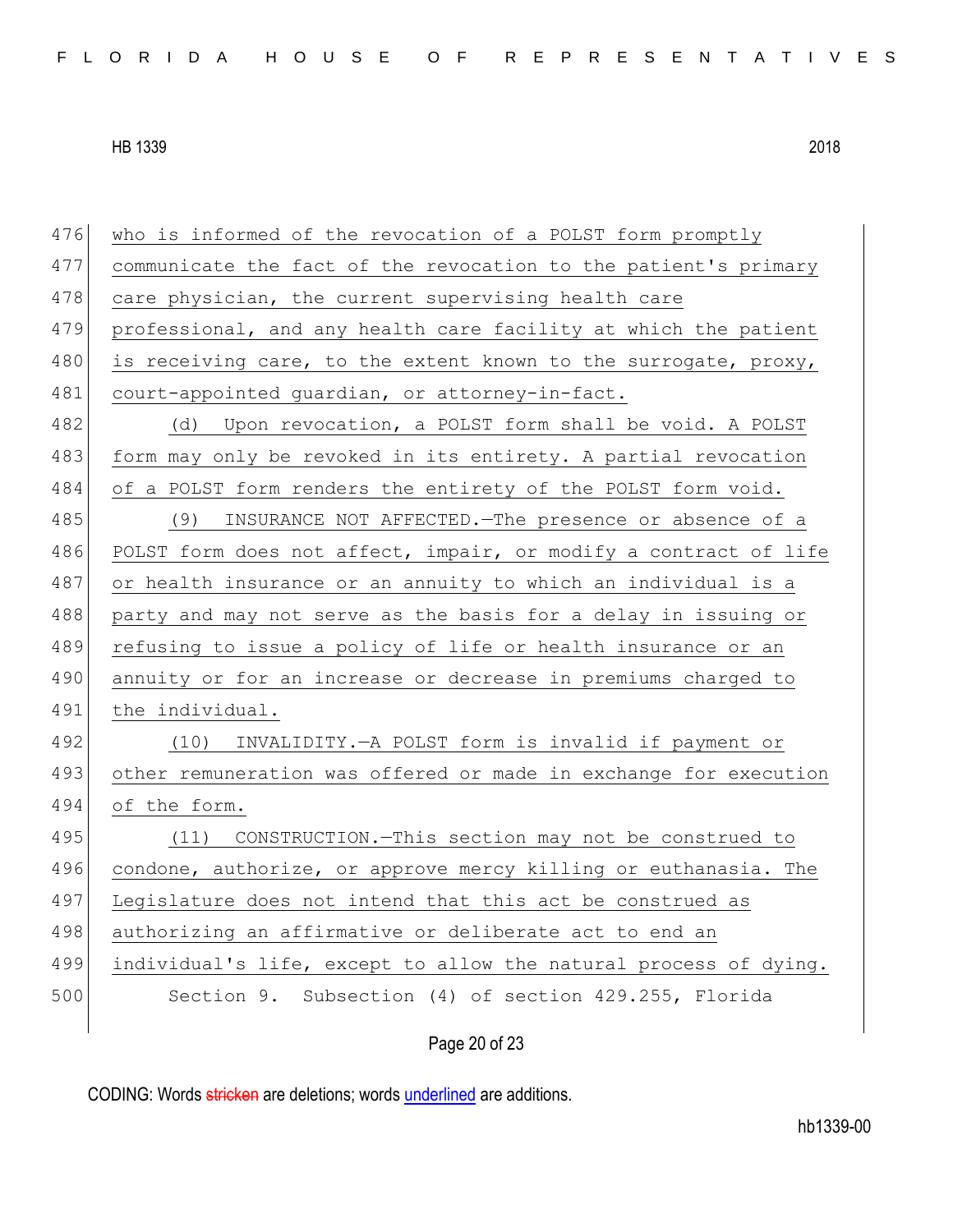501 Statutes, is amended to read: 502 429.255 Use of personnel; emergency care.-503 (4) Facility staff may withhold or withdraw 504 cardiopulmonary resuscitation or the use of an automated 505 external defibrillator if presented with an order not to 506 resuscitate executed pursuant to s. 401.45 or a physician order 507 for life-sustaining treatment (POLST) form executed pursuant to 508 s. 401.451 that contains an order not to resuscitate. The 509 department shall adopt rules providing for the implementation of 510 such an order or POLST form orders. Facility staff and 511 facilities are shall not be subject to criminal prosecution or 512 civil liability, and are not nor be considered to have engaged 513 in negligent or unprofessional conduct, for withholding or 514 withdrawing cardiopulmonary resuscitation or the use of an 515 automated external defibrillator pursuant to such an order or 516 POLST form and rules adopted by the department. The absence of 517 an order not to resuscitate executed pursuant to s. 401.45 or a 518 POLST form executed pursuant to s. 401.451 that contains an 519 order not to resuscitate does not preclude a physician from 520 withholding or withdrawing cardiopulmonary resuscitation or the 521 use of an automated external defibrillator as otherwise 522 authorized permitted by law. 523 Section 10. Subsection (3) of section 429.73, Florida 524 Statutes, is amended to read: 525 429.73 Rules and standards relating to adult family-care

Page 21 of 23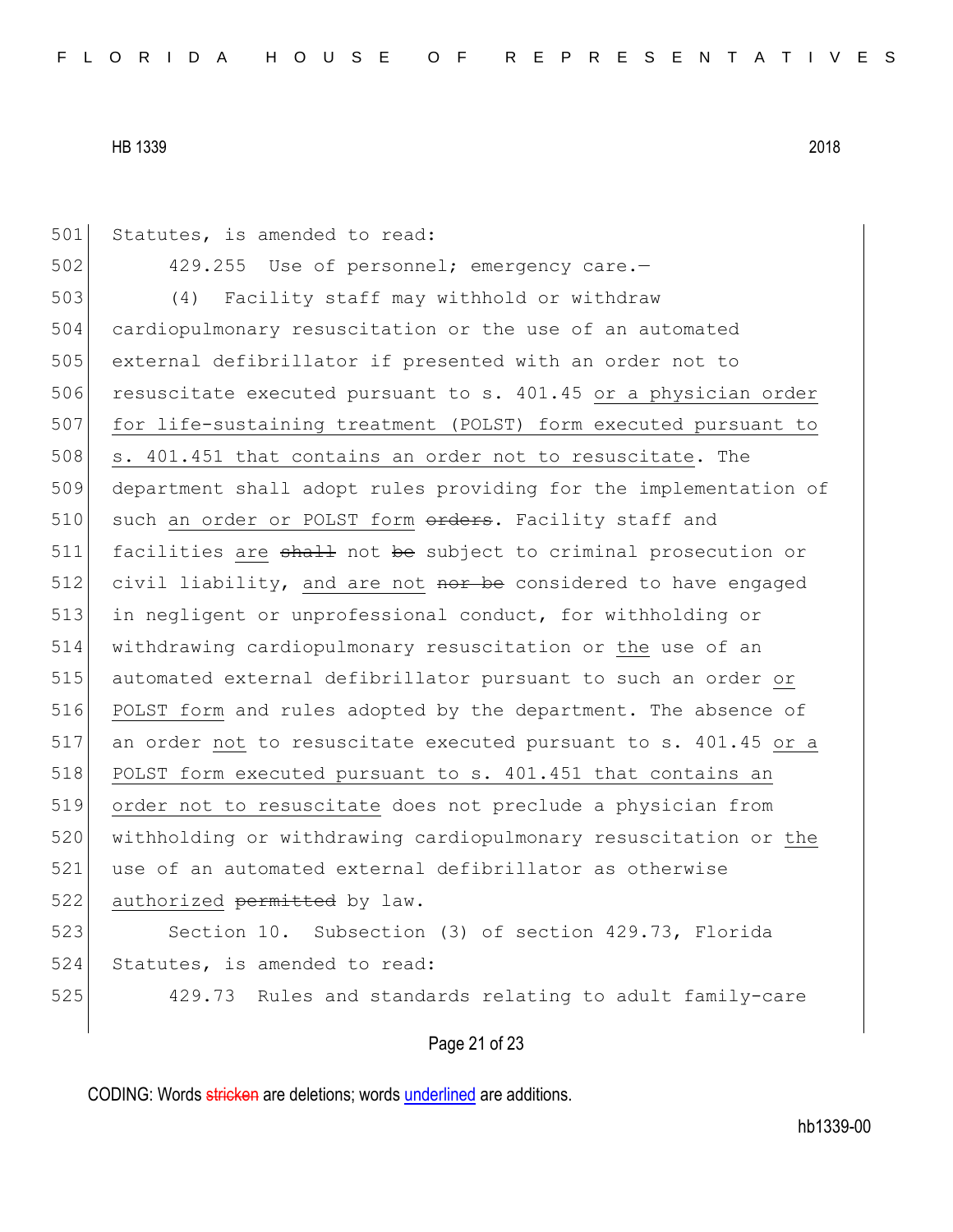| 526 | homes.-                                                           |
|-----|-------------------------------------------------------------------|
| 527 | The department shall adopt rules providing for the<br>(3)         |
| 528 | implementation of orders not to resuscitate and physician order   |
| 529 | for life-sustaining treatment (POLST) forms executed pursuant to  |
| 530 | s. 401.451 that contain orders not to resuscitate. The provider   |
| 531 | may withhold or withdraw cardiopulmonary resuscitation if         |
| 532 | presented with an order not to resuscitate executed pursuant to   |
| 533 | s. 401.45 or a POLST form executed pursuant to s. 401.451 that    |
| 534 | contains an order not to resuscitate. The provider is shall not   |
| 535 | be subject to criminal prosecution or civil liability, and is     |
| 536 | not nor be considered to have engaged in negligent or             |
| 537 | unprofessional conduct, for withholding or withdrawing            |
| 538 | cardiopulmonary resuscitation pursuant to such an order or POLST  |
| 539 | form and applicable rules.                                        |
| 540 | Section 11. Subsections (7) and (8) of section 456.072,           |
| 541 | Florida Statutes, are renumbered as subsections $(8)$ and $(9)$ , |
| 542 | respectively, and a new subsection (7) is added to that section   |
| 543 | to read:                                                          |
| 544 | 456.072 Grounds for discipline; penalties; enforcement.-          |
| 545 | A licensee may withhold or withdraw cardiopulmonary<br>(7)        |
| 546 | resuscitation or the use of an automated external defibrillator   |
| 547 | if presented with an order not to resuscitate executed pursuant   |
| 548 | to s. 401.45 or a physician order for life-sustaining treatment   |
| 549 | (POLST) form executed pursuant to s. 401.451 that contains an     |
| 550 | order not to resuscitate. The department shall adopt rules        |
|     |                                                                   |

# Page 22 of 23